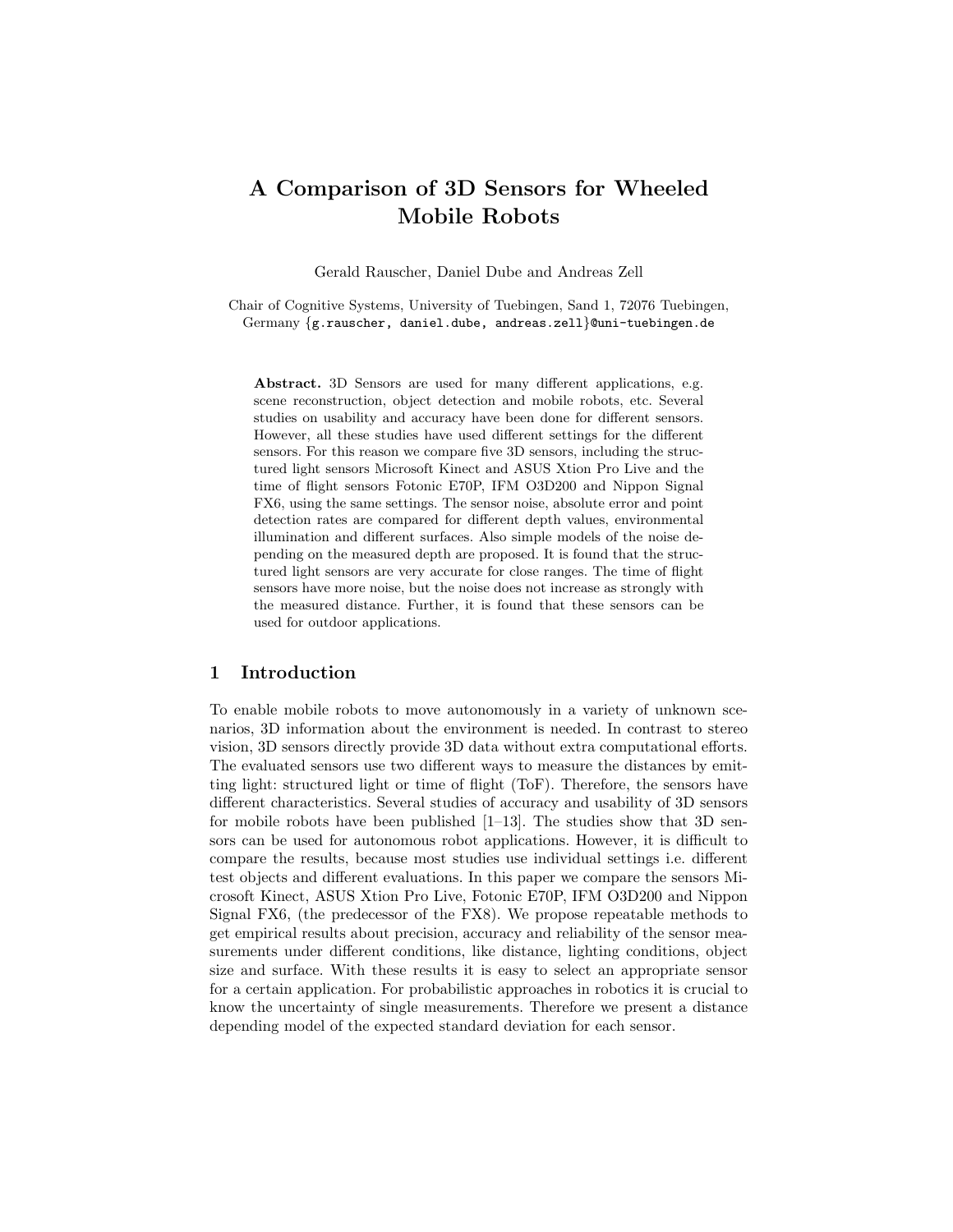# 2 Related Work

3D Sensors are used for architectural and archaeological surveys, object modeling, 3D scene reconstruction [12], plant phenotyping [5] and mobile robotics. The sensor Nippon Signal FX6 has been used for autonomous person following [9] and for terrain classification [4]. A study of a continuous wave (CW) ToF sensor for mobile robot navigation is done by [7]. They explain the theory behind the sensors, and propose a model for error estimation and calibration. A study of the accuracy depending on the integration time of a CW ToF sensor is done by [14]. Chaibrando et al. [12] model the systematic error of the Swiss Ranger SR-4000 with a sinusoidal function. They also found the influence on the incidence angle of the object to be negligible. Different methods for calibration are presented in [1, 7, 12, 14]. An investigation of influences on environment conditions like surface color, distances, speed and sunlight on sensors like the IFM O3D200 are done in [5]. Einramhof et al. compare two CW ToF sensors to an 2D laser scanner and a stereo vision system [15]. Structured light sensors and CW ToF sensors are well explained in the book of Dal Mutto et al. [2]. Quadratic noise models for structured light sensors have been proposed by [6, 16, 17]. There it is further mentioned, that the Microsoft Kinect cannot cope with direct sunlight and has serious problems with glass and black materials. But no detailed study is given. A standard camera calibration for the infrared camera is done by [6]. The error of fitting spheres is studied in  $[3, 8, 17]$ . It is found that the radius of the fitted sphere decreases with the distance to the sensor, but the incidence angle has no or little effect on the residues. The above mentioned publications mostly focus on benchmarking one sensor or one type of sensor.

A comparison of CW ToF sensors and the Microsoft Kinect to the ground truth of modeled data and a moving 2D laser scanner is done by Stoy et al. [10]. In their approach a 3D normal distribution transformation is used to estimate a true positive rate of each point cloud in a complex scene. Wong et al. [11] compare several 3D sensors, including a pan tilt laser scanner, structured light sensors, CW ToF sensors and stereo vision sensors. They use a static lab scene with a spatial checkerboard at the distance of 2 m to measure accuracy, precision and point density. However, we are not aware of a comparison of different 3D sensor types, i.e. 3D laser scanner, structured light and CW ToF, with a systematically variation of the conditions.

# 3 Description of the Sensors

The Nippon Signal FX6 sensor works similar to a 2D laser scanner, but instead of scanning a line, it scans an area. With one laser source and one photo diode, the time of flight of a laser pulse is measured. The manufacturer declares the maximum error as  $80 \text{ mm}$   $(3\sigma)$  at  $5 \text{ m}$  [13].

In contrast to the above mentioned principle, continuous wave (CW) ToF sensors, like the Swiss Ranger, IFM O3D200 or Fotonic E70P, use a strong light source that illuminates the whole scene with intensity modulated light. In

2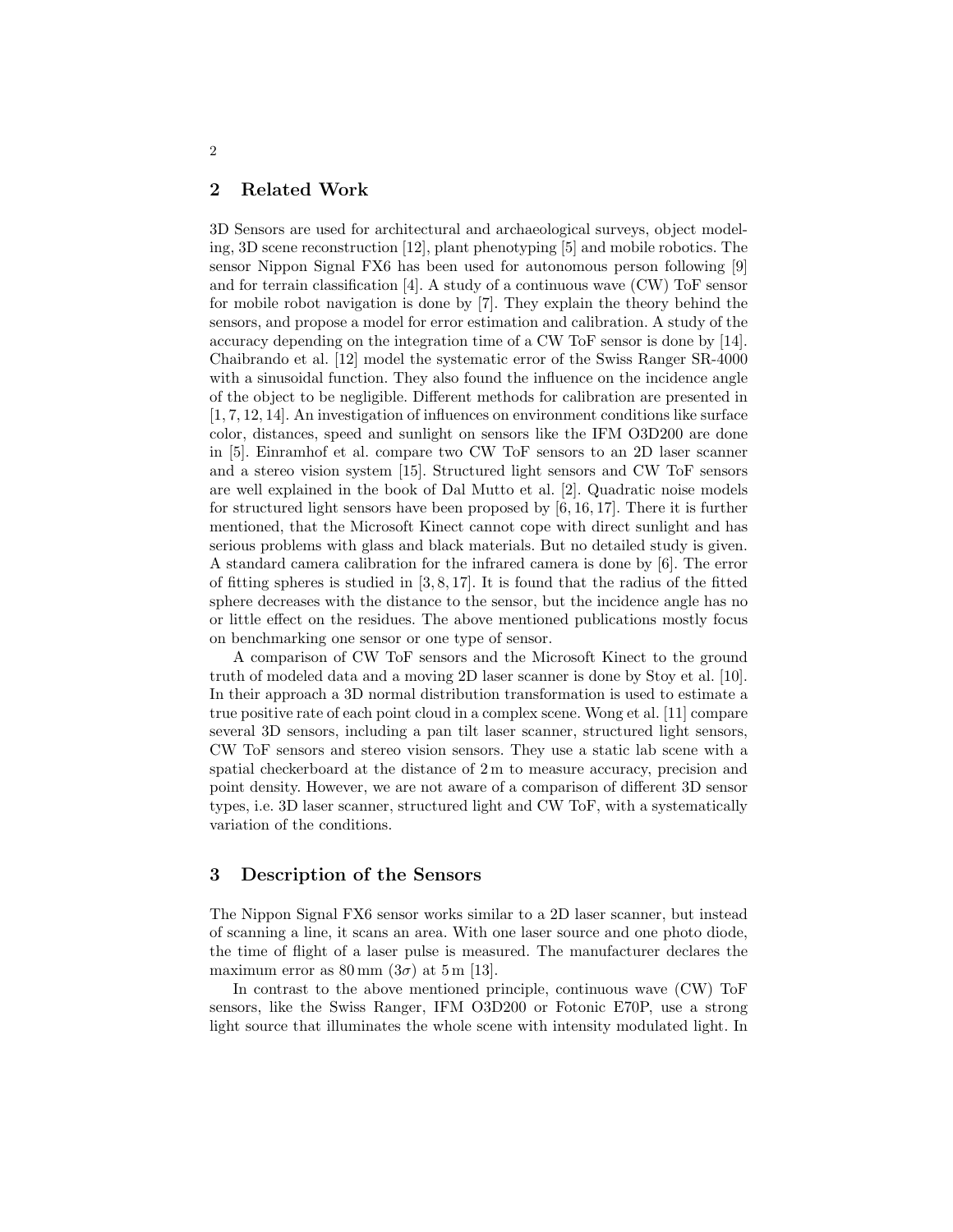a photo chip with demodulation pixels [7] the intensity, amplitude and phase shift of the reflected light are evaluated by a demodulation circuit in every pixel. Through the phase shift the distance of the reflected light can be determined. The repeatability of these sensors listed in the datasheets [18, 19] are  $6\sigma = \pm 8 \,\mathrm{mm}$ for the IFM O3D200 and  $1\sigma = \pm 20$  mm for the Fotonic E70P at a distance of 5 m and a target reflectivity of 90%.

Sensors like the Microsoft Kinect and ASUS Xtion Pro Live project patterns of structured infrared light on the scene. Using an infrared camera the displacement of the pattern compared to a reference image can be determined. Through triangulation the depth of a pattern can be calculated using displacement [2]. As described in [17], through this technique the resolution and the random error  $\sigma(d)$  deteriorate quadratically with the measured depth d.

$$
\sigma(d) = a + bd + cd^2 \tag{1}
$$

The parameters  $a, b$  and  $c$  are found by measuring points on planes in different distances. Khoshelham et al. [6] propose for  $a = b = 0$  and  $c = 2.58 \text{ mm/m}^2$ .

To compare the sensors in the state as they are delivered from the manufacturer no further calibration of the sensors is done in the following work.

## 4 Experiments and Results

The most important sources of errors for all sensors are the distance to the measured object as well as measured intensity and environmental illumination. Because the intensity is correlated with the background light, distance of the measured object, and surface of the object we try to change each parameter individually to evaluate its influence on the sensor.

In mobile robotics, for mapping, localization and obstacle classification, the accuracy is important, while for obstacle avoidance the accuracy of the perception plays a minor role but availability and reliability of the measured values are important. To evaluate the accuracy, we measure the normally distributed noise and the absolute error of the object size. For availability of the values we consider the rate of detected points. To have the same settings for every sensor and to be able to calculate the mean of the object position, the measurements are done in static scenes.

#### 4.1 Model of the Normal Distributed Noise

Measuring physical properties is not possible without introducing uncertainty. Therefore many algorithms use probabilistic approaches to consider this uncertainty. If the uncertainty of the sensor readings is normally distributed, it is crucial to know the variance  $\sigma^2$  of each measured value [20]. Since the noise of structured light sensors grows with the distance of the measured object [16], we experimentally estimated the standard deviation  $\sigma$  of the sensor readings using objects at different distances and generated a model from these samples.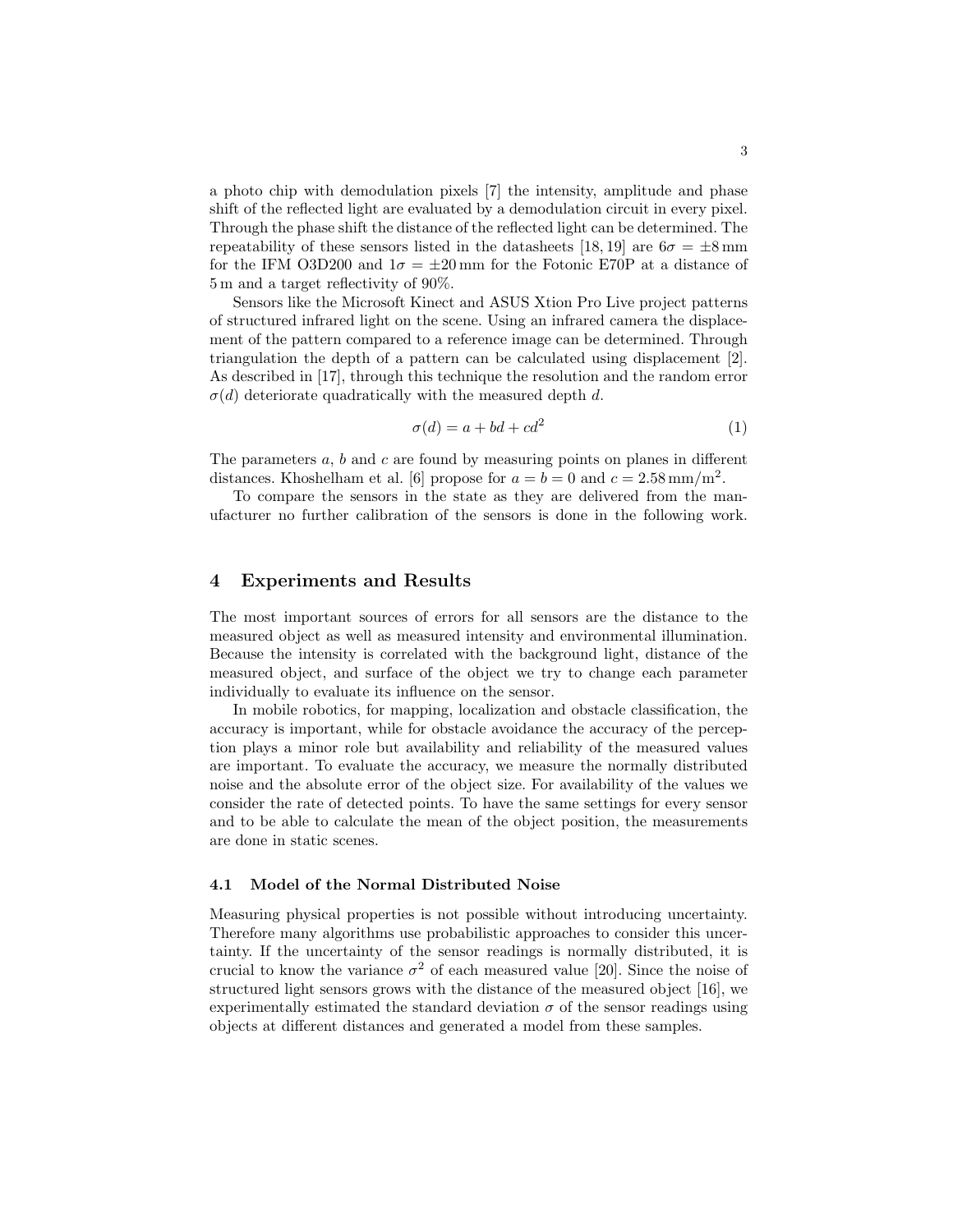The theoretical noise of structured light sensors can be modeled by

$$
\sigma_d = \frac{d^2}{bf} \sigma_p,\tag{2}
$$

where  $\sigma_d$  is the standard deviation of the sensor reading,  $\sigma_p$  is the standard deviation of the measured disparity,  $b$  is the baseline and  $f$  is the focal length of the sensor [6]. However, this model neither respects any sensor internal calibrations nor the particular algorithms used by the sensors. Therefore, we used the more general model (1), which is based on (2), but covers our experimental results and was also proposed in [17]. Similar to the approach in [16] and [6], we assumed the sensor noise to be normally distributed with zero mean. We also assumed all errors to be independent of each other and that the sensor readings do not have a systematic error:  $d' = d + \mathcal{N}(0, \sigma^2(d))$ , where d is the true distance and d' is the measured distance.

To sample the standard deviation, we placed the sensor at distances from  $d_0 = 0.6$  m to  $d_n = 9$  m in front of a planar surface. The distances are measured using a measuring tape with a resolution of 1 mm. We used a whiteboard with a dimension of  $3 \text{ m} \times 1 \text{ m}$  and placed it in the center of the sensor's viewing area. Depending on the opening angle of the sensor, the planar surface did not fill the whole viewing range. Therefore, we manually marked the planar surface in the depth image. For each distance, we used 30 frames for the evaluation.

To estimate the plane position, we used the method of least squares to estimate the model of the plane based on the point cloud of one frame. The displacement of one point's depth value to this plane is then the error  $e$  of the reading. In the next step, we evaluated the statistics of the errors with respect to their distance  $d$  from the sensor. Therefore, the error values were, depending on  $d$ , sorted into bins of 20 cm width, if d is smaller than  $2.5$  m. For d greater than 2.5 m, the bin width was set to 100 cm. For each bin we calculated the standard deviation  $\sigma_d$  of the error:

$$
\sigma_d = \sqrt{\frac{1}{n} \sum_{i=0}^{n} e_i^2}.
$$
\n(3)

To estimate a continuous model over the whole distance space, we fitted a second order polynomial function over the sampled standard deviations, by minimizing the following error:

$$
E(a,b,c) = \sum_{d=d_0}^{d_n} \left( \frac{(a+bd+cd^2)-\sigma_d}{\sigma_d} \cdot w_d \right)^2, \qquad (4)
$$

where  $w_d$  is the width of a bin. The estimated standard deviations and the estimated models are shown in Fig. 1. For better display, the sensor names are abbreviated in the figures as follows: FX6, IFM, Fotonic, Kinect, Xtion. The coefficients of the estimated models can be found in table 1.

We found, that the sensors based on the time of flight approach had an error behavior which could not be covered by a polynomial function for near distances.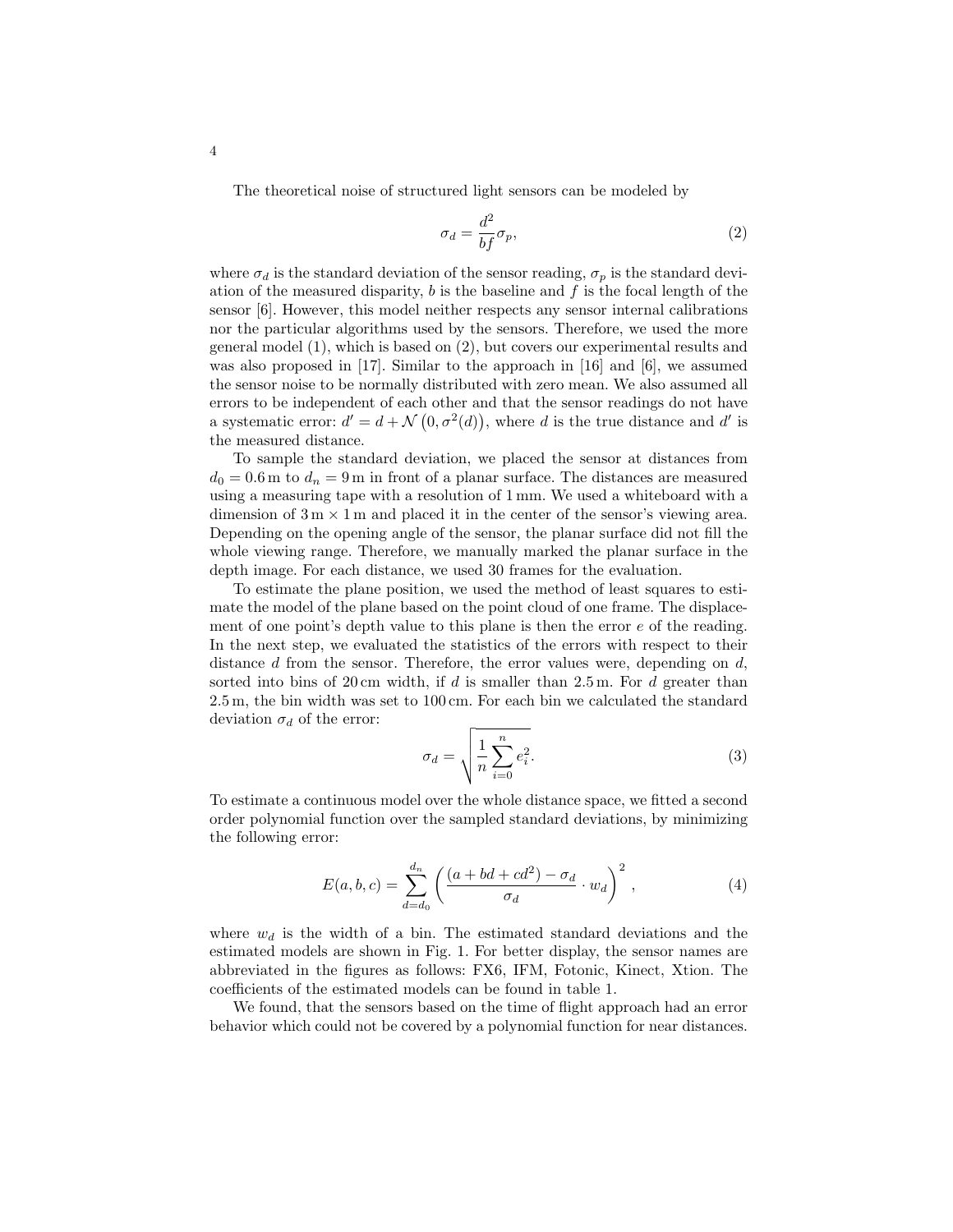|                     | Model $\sigma(d) = a + bd + cd^2$                                                     |          |       |  |  |
|---------------------|---------------------------------------------------------------------------------------|----------|-------|--|--|
| Sensor              | a $\left[10^{-3}m\right]$ b $\left[10^{-3}\right]$ c $\left[\frac{10^{-3}}{m}\right]$ |          |       |  |  |
| IFM O3D200          | 9.181                                                                                 | $-3.533$ | 3.503 |  |  |
| Fotonic E70P        | 1.284                                                                                 | 0.871    | 1.280 |  |  |
| Microsoft Kinect    | 7.152                                                                                 | $-6.750$ | 3.296 |  |  |
| ASUS Xtion Pro Live | $-3.396$                                                                              | 5.392    | 1.134 |  |  |

Table 1. Models of the Normal Distributed Noise.

This is caused by oversaturated pixels of the sensor if the measured object is in a near distance. Since the distance for which the pixels start oversaturating highly depends on the surface, we did not consider according standard deviation samples for the model.



Fig. 1. Sampled standard deviations and modeled standard deviations of the different sensors.

Unlike the variance of all other sensors, the uncertainty of the Nippon Signal FX6 can not be modeled by a second order polynomial function of the distance. The main reason for this observation might be the measurement principle of the FX6 or sensor internal calibration methods. Therefore we do not provide a variance model of the Nippon Signal FX6. Also the range of the IFM O3D200 sensor was very limited. Therefore we estimated the variances of this sensor up to a distance of 3.5 m.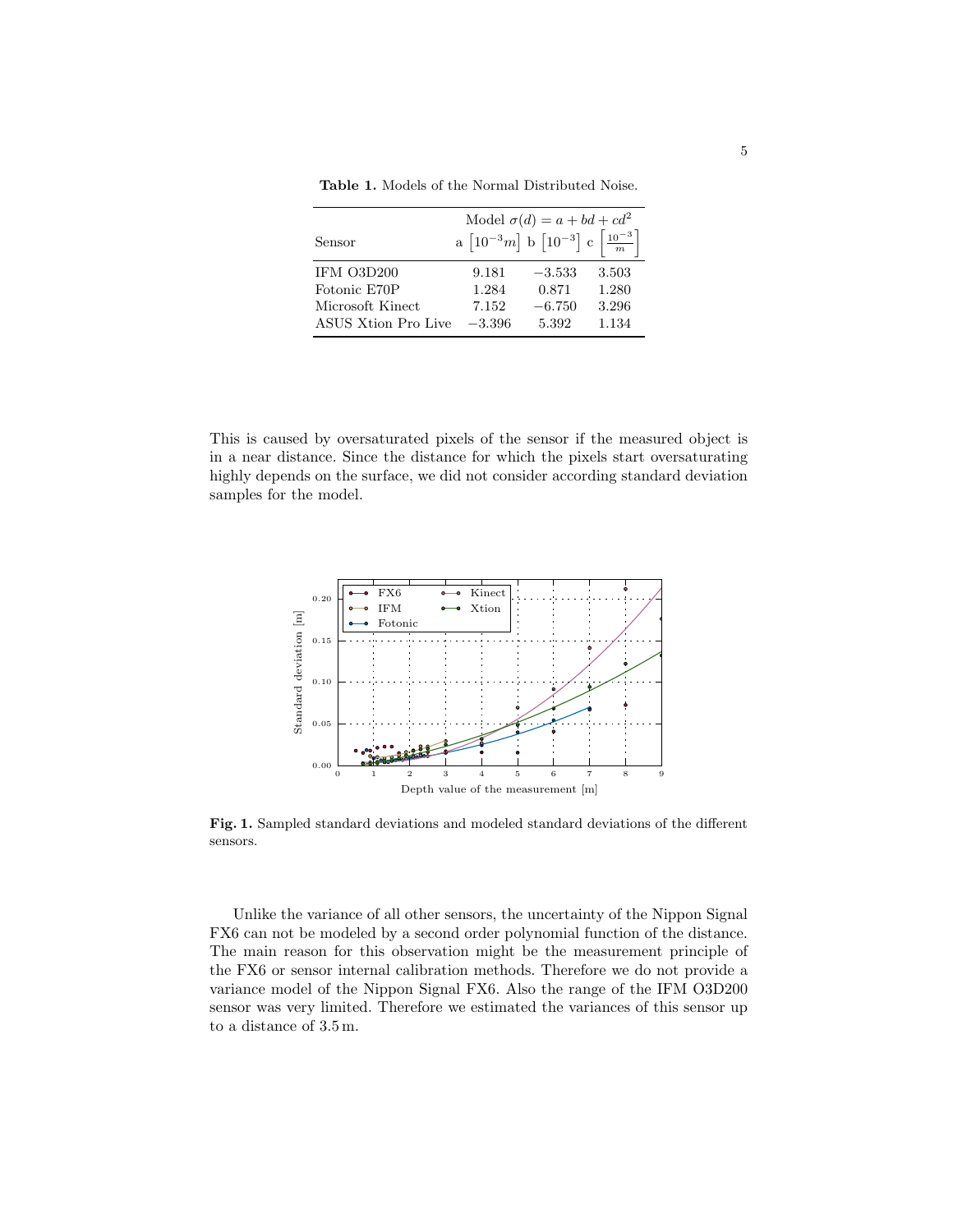#### 4.2 Object Detection

To evaluate the performance of object detection, we used a cylinder as sample object. For a cylinder it does not matter if it is seen from different sides and it is easy to fit in a model. In contrast to a cluttered scene, we know exactly the size and position of the object. This way the measurements can be repeated when new sensors are available. Compared to a sphere it is easier to change the surface by wrapping thin materials around a cylinder. Furthermore, cylindrical shapes e.g. legs, human body parts, wheels, buckets, stands, etc. are more common in real mobile robot environments. For the standard setup a cylindrical, orange plastic tube from a hardware store with radius  $r = 100$  mm and height of 485 mm was placed in a dark room (2 Lux), one meter away from the sensor. The sensor was placed approximately 300 mm above the ground. From this setup the parameters were changed individually. At each setting 30 frames were recorded. The acquired point cloud is roughly cut in a way that only the cylinder and the ground plane are seen. The ground plane is detected by a RANSAC algorithm and then removed. From the leftover points the model parameters for a cylinder and the inliers were calculated using RANSAC algorithm with normals, as implemented in the Point Cloud Library [21]. The algorithm was set up with 1000 iterations and a threshold of 200 mm. Finally the cylinder model was optimized by minimizing the error over all inliers. With the model parameters and the detected inliers, different evaluations were done to find three indicators.

The normally distributed noise is calculated from the standard deviation of the displacement using equation  $(3)$ . To calculate the displacement  $e_i$ , the distance of a point to the cylinder axis of the model is calculated and the radius from the model is subtracted. Then the absolute error  $E_r$  of the found radius  $r_f$ to the true radius  $r_t$  is calculated as  $E_r = r_t - r_f$ . Normally distributed noise and radius error indicate how accurate and reliable the measurements are. The rate of detected points  $R$  is an indicator for the availability of sensor measurements under certain conditions:

$$
R = \frac{N_d}{N_t(\alpha, A, s)}.\tag{5}
$$

To be able to compare the number of detected points  $N_d$  for different sensors and distances, this number was normalized by the number of theoretically visible points  $N_t$ . The number of theoretically visible points can be estimated using the angular resolution  $\alpha$  of the sensor, which we get from the field of view and the number of pixels (table 2), and the visible area  $A$  of the object at known distances s. For each sensor the three indicators in the standard setup are listed on the right of table 2.

Change of Distance To evaluate the above described indicators for different depth values, the cylinder was placed at different distances in front of the sensor. The results for the three indicators for different distances are shown in Fig. 2. The top plot shows the normally distributed noise  $\sigma$  as described above. The plot in the middle shows the mean radius error  $E_r$  over 30 frames, the bars indicate the standard deviation of the error. At the bottom, the mean rate  $R$  of detected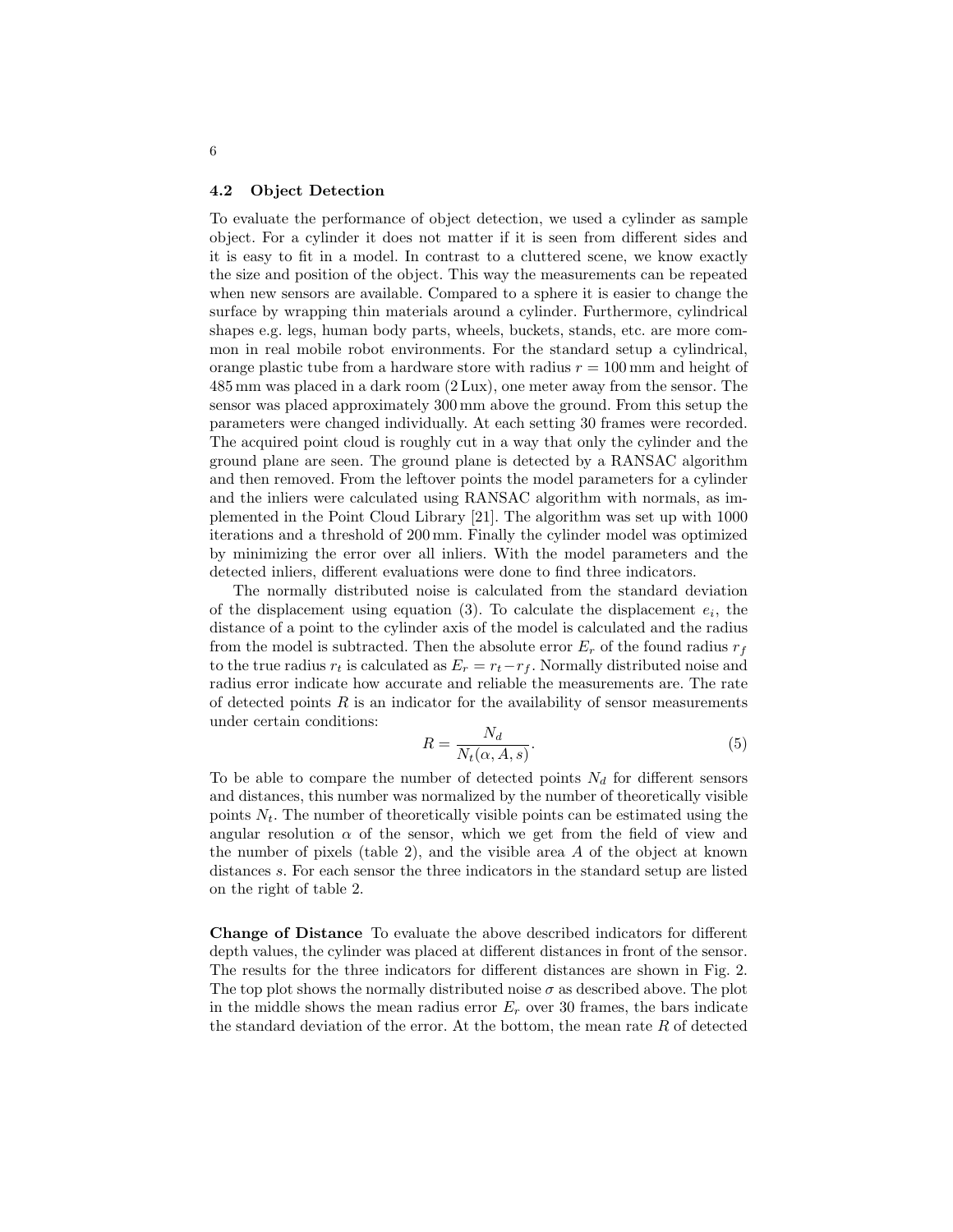Table 2. Given Sensor Properties and Experimental Evaluated Indicators

|                     | Field of View [deg] Number of Pixels Evaluated Indicators<br>h x y | h x v            |      | $\sigma$ [mm] $E_r$ [mm] R [%] |    |
|---------------------|--------------------------------------------------------------------|------------------|------|--------------------------------|----|
| Nippon Signal FX6   | $50 \times 60$                                                     | $59 \times 29$   | 10.8 | 51.1                           | 14 |
| IFM O3D200          | $40 \times 30$                                                     | $48 \times 64$   | 11.3 | 29.8                           | 67 |
| Fotonic E70P        | $70 \times 53$                                                     | $160 \times 120$ | 5.0  | 19.6                           | 87 |
| Microsoft Kinect    | $57 \times 43$                                                     | $640 \times 480$ | 1.9  | 0.9                            | 84 |
| ASUS Xtion Pro Live | $58 \times 45$                                                     | $640 \times 480$ | 1.7  | $-2.5$                         | 88 |

points and its standard deviation is plotted. It can be seen, that the normally distributed noise of the Nippon Signal FX6 increases between 0.5 m and 1.3 m but then stays almost constant around 10 mm. At a distance greater than 2.5 m the cylinder in the 30 frames was not detected reliably enough to calculate the indicators.

For the IFM O3D200 the normally distributed noise also increases at close ranges but then decreases after 1.5 m. The radius error of this sensor increases linearly with the distance at a rate of 4% and low standard deviation, while the point rate drops. For the Fotonic E70P the normally distributed noise increases linearly with a rate of approximately 3.4 mm/m. The radius error of the Fotonic is lower than the one of the IFM O3D200 but still increases linearly with a rate of 1.1%. The rate of the detected points of the Fotonic E70P is low for distances less than 0.7 m but then reaches up to almost 90% and decreases linearly. The lower rate at a closer distance might be caused by oversaturation, when too much light of the modulated light source is reflected from the object to the sensor.

The sensors Microsoft Kinect and ASUS Xtion Pro Live are very similar. They have a low normally distributed noise, which increases linearly with a rate of 3.99 mm/m and 3.88 mm/m. The mean radius error toggles around zero, while the rate of detected points decreases from 90% at 80 cm to 30% at 3.5 m. Also some saturation effects are indicated by a lower rate at ranges closer than 0.7 m.

The ToF sensors have a higher normally distributed noise and a higher radius error than the structured light sensors. To investigate if the decreased accuracy is caused by a lower number of points due to the lower resolution of the ToF sensors (as seen in table 2) two smaller cylinders with a radius of 55 mm and 80 mm are placed one meter apart from the sensor. It is found that the errors decrease with the radius. This means a small number of points does not necessarily increase the noise or the radius error. However, the higher radius error could be connected with the point rate.

Environmental Illumination Another big issue is environmental illumination. Therefore the cylinder was illuminated by different light sources with different illuminance (Fig. 3). The illuminance was measured with an external Lux meter placed next to the 3D sensor, pointing in the same direction. For lower illuminance, indirect daylight from a window and regular office illumination from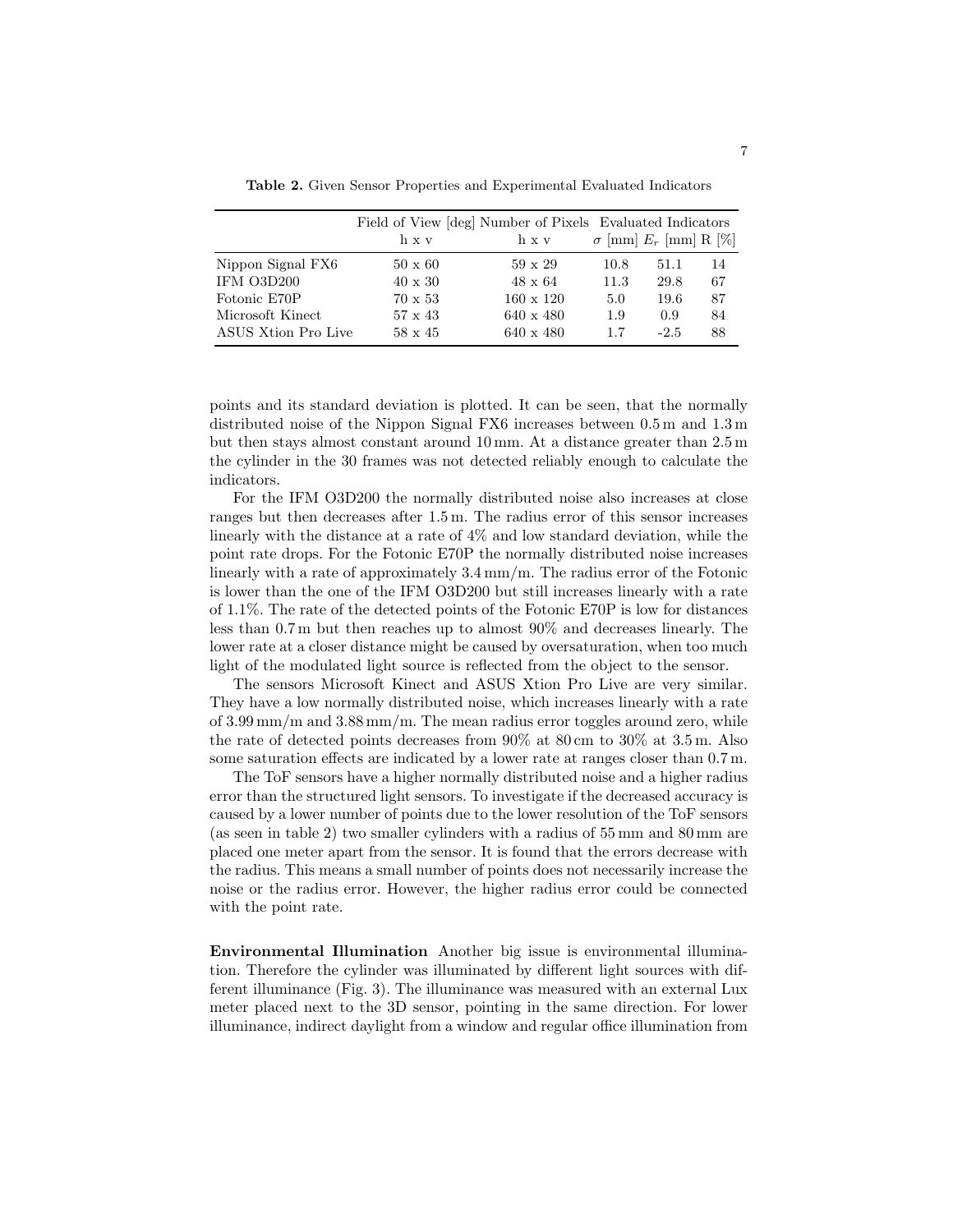

Fig. 2. The three indicators normally distributed noise (top), absolute radius error (middle) and rate of detected points (bottom) depending on the distance

a fluorescent lamp was used. For high illuminance a 575W metal-halide lamp turned on in two steps was used as well as indirect and direct sunlight outdoors on a sunny day. In Fig. 3 the outdoor measurements are indicated through circles. It can be seen that for the Nippon Signal FX6 and the IFM O3D200 the lighting conditions have little influence on the noise, it increases a bit (15%) for bright sunlight. This light has a strong effect on the Fotonic E70P, where the noise increases over 100%. For the structured light sensors the noise stays almost constant until they do not deliver any measurements for illuminance higher than 4,000 Lux. It is hard to find a correlation between the radius error and the illuminance, except for the Fotonic E70P at 15,000 Lux. This is interesting, because the radius error gets a negative value of −9 mm and a high standard deviation of 15 mm. At this illumination the rate of detected points is also very low. That means that for directly illuminated scenes the Fotonic E70P has a similar noise and point rate as the other two ToF sensors but with a lower radius error. As it can be seen in the lower diagram of Fig. 3, indoor light does not affect the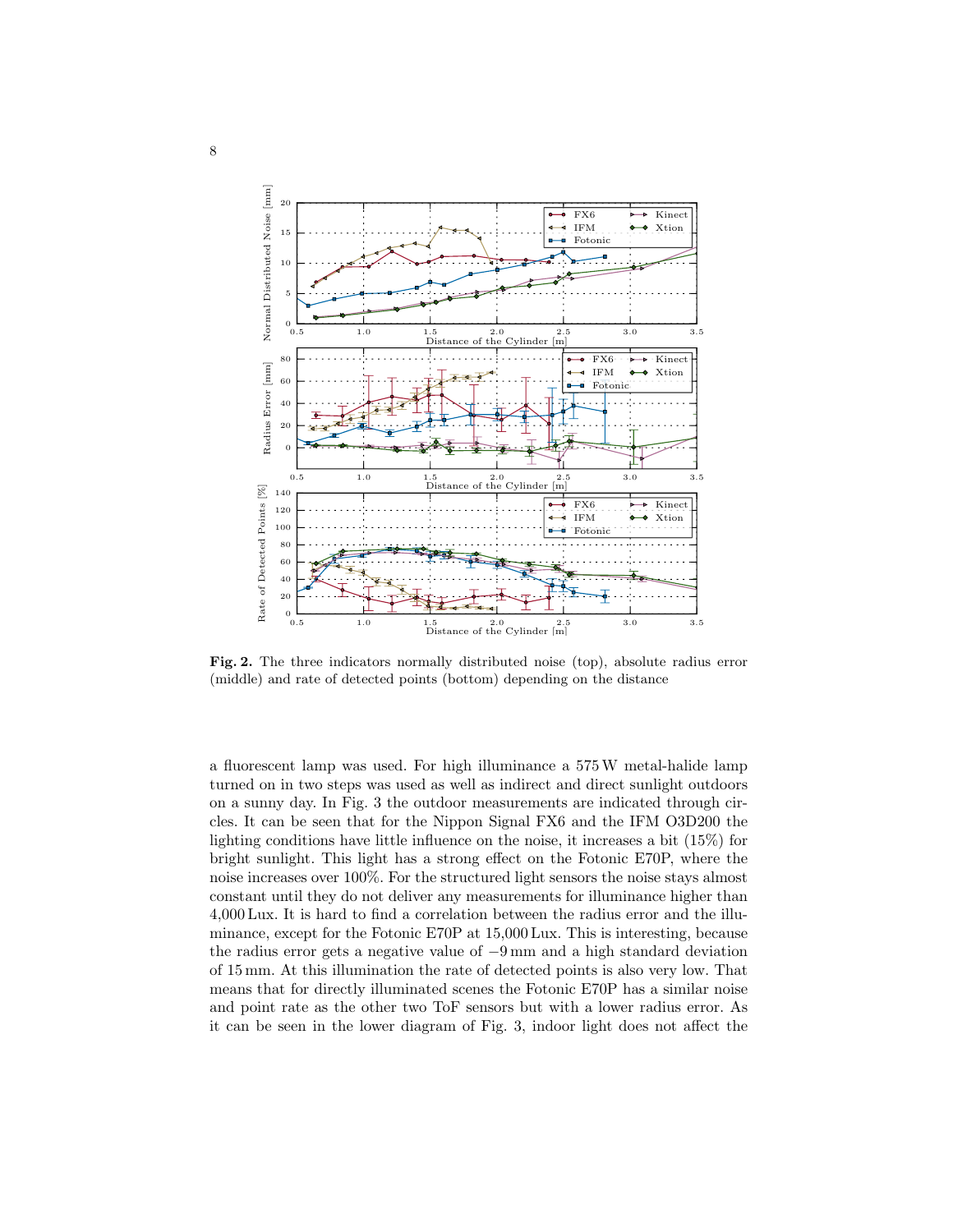point rate of the structured light sensors, but outdoors with indirect sunlight the point rate can drop between 20% and 40%.



Fig. 3. The three indicators normally distributed noise (top), absolute radius error (middle) and rate of detected points (bottom) depending on environmental illumination.

Surface To evaluate the influence of the object surface the cylinder was covered with different materials. The materials, sorted from low to high reflectivity, are: black cotton cloth, dark jeans, brown package paper, white cotton cloth, white paper, the shiny orange plastic surface of the tube and shiny aluminum foil. As it can be seen in the top diagram of Fig. 4 the sensors Nippon Signal FX6 and IFM O3D200 have a high noise with dark surfaces and with shiny surfaces. The lowest noise occurs with white paper where the noise of the Nippon Signal FX6 is only 1.5 mm higher than the noise of the Fotonic E70P. Which is mostly constant around 4 mm. It only increases with shiny surfaces, up to 9 mm for aluminum foil. For the structured light sensors the noise stays almost constant within less than  $3 \text{ mm}$  for all surfaces. The radius error also increases for shiny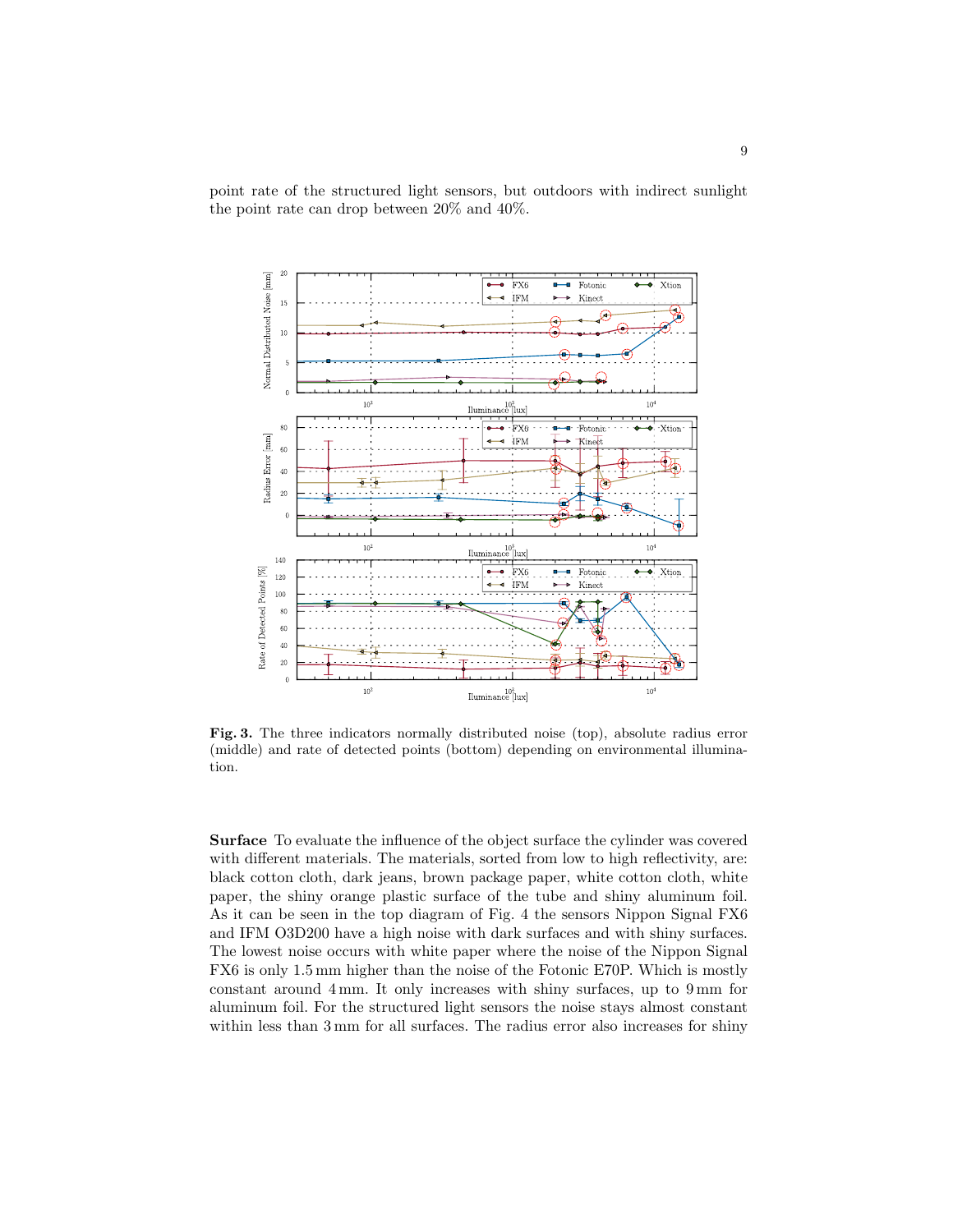surfaces. For non shiny surfaces the radius error of the structured light sensors and the Fotonic E70P is negative. This means the found radius is greater than the true radius. The most negative value of −18 mm appears for the Fotonic E70P with dark jeans. For the IFM O3D200 the most points are detected with the orange tube at one meter. The point rate of the Fotonic E70P is close to 100% for non shiny surfaces. For shiny objects the rate drops down to 10% with aluminum. Despite the lower rate of 40% at aluminum, the surface has no or very little influence on the noise and absolute error of structured light sensors. In the tested setups, aluminum is the worst surface for all sensors causing higher noise and radius error, as well as reducing the rate of detected points. Still a few points are detected at a distance of one meter and the structured light sensors are most robust in this case.



Fig. 4. The three indicators normally distributed noise (top), absolute radius error (middle) and rate of detected points (bottom) depending on the object surface. The surfaces are sorted from low reflectivity on the left to high reflectivity on the right.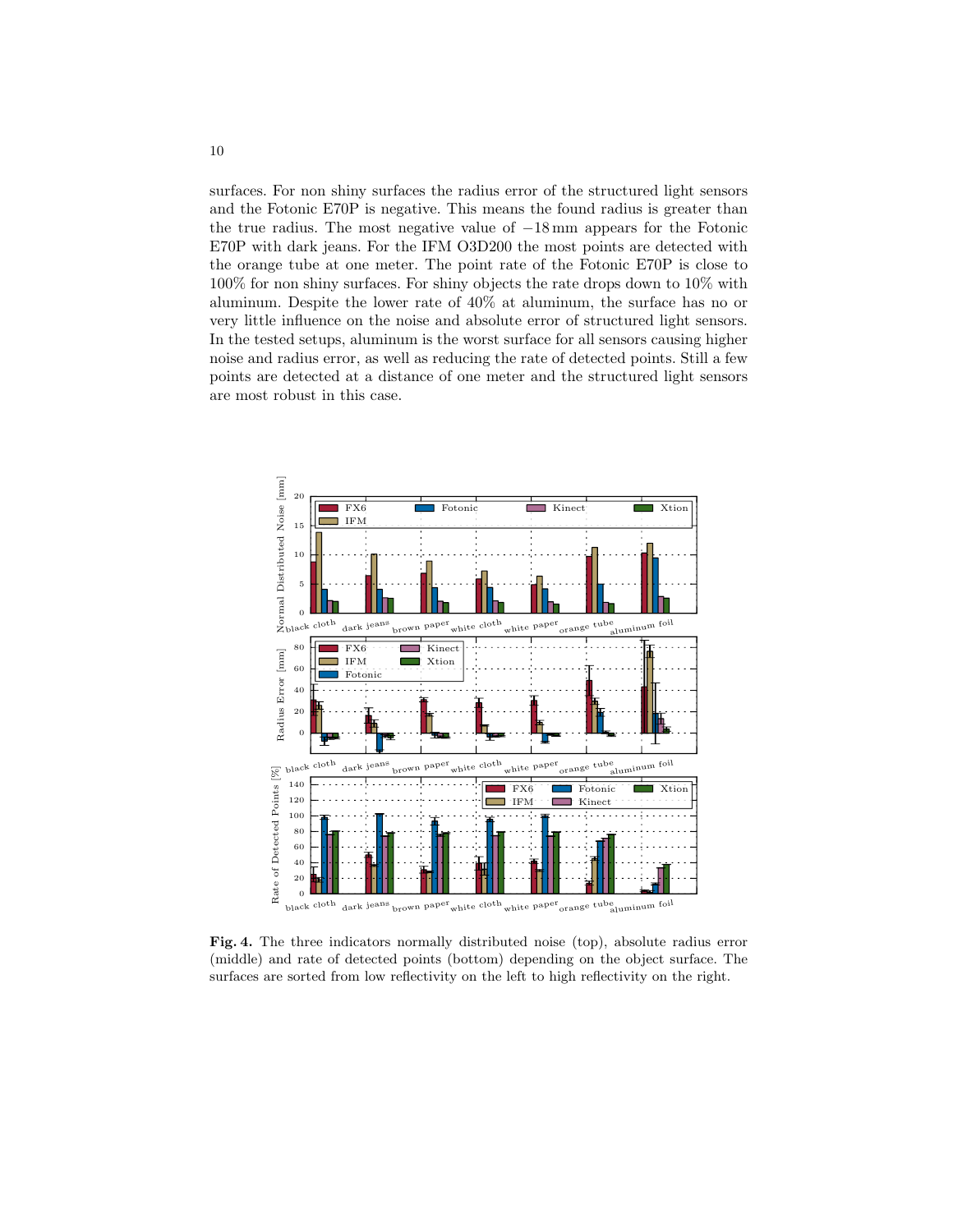## 5 Conclusion

The paper presents an empirical comparison of several 3D sensors. For all sensors the same setups are used. This reveals the strength and weaknesses of the sensors under different conditions and enables an appropriate choice of a sensor for a certain application. For all sensors the normally distributed noise, the absolute radius error and the rate of detected points is evaluated under different conditions. The tested conditions are distance of the sensor to the object, environmental illumination and the surface of the object. It is found that for the most sensors, distance has the biggest influence. Further is found, that the absolute error of the radius increases with the distance for ToF Sensors. However, for the Nippon Signal FX6 the distance has not so much influence on noise and absolute radius error, even the environmental illumination has nearly no effect. This shows that this sensor is robust and reliable for most conditions. Still very shiny surfaces like aluminum have a huge influence on the error of ToF sensors where structured light sensors are more robust. The structured light sensors Microsoft Kinect and ASUS Xtion Pro Live are very accurate for close ranges up to 3.5 m, where the increase of noise can be assumed to be linear. But for far ranges the noise increases quadratic, as expected from the sensors' working principle. Through this the ToF sensors have a lower noise at far distances. This is also found by [10]. Another drawback of the structured light sensors is that they do not deliver any measurements for direct sunlight on an object causing  $> 15000$  Lux and the point rate drops already down between 20% and 40% with indirect sunlight at 2000 Lux. This makes these sensors not reliable for outdoor use. Having only investigated static scenes, we plan to compare the sensors for dynamic scenes.

# Acknowledgment

This work is funded by the Germany Federal Ministry of Education and Research (BMBF Grant 01IM12005B). The authors are responsible for the content of this publication. Further, we thank Jan Leininger for assisting us with all the measurements.

# References

- 1. D. D. Chow, Jacky C. K. and Lichti, A study of systematic errors in the PMD CamBoard nano," Proc. SPIE, vol. 8791, pp. 87 910X–87 910X–10, May 2013.
- 2. G. M. Mutto, Carlo Dal and Zanuttigh, Pietro and Cortelazzo, Time-of-Flight Cameras and Microsoft Kinect(TM). Springer Publishing Company, Incorporated, 2012.
- 3. J. Boehm, "Accuracy Investigation for Natural User Interface Sensors," in Low-Cost 3D - Sensoren, Algorithmen, Anwendungen, Berlin, Berlin, 2011.
- 4. S. Laible, Y. N. Khan, K. Bohlmann, and A. Zell, "3D LIDAR- and Camera-Based Terrain Classification Under Different Lighting Conditions," in Autonomous Mobile Systems 2012, ser. Informatik aktuell. Springer Berlin Heidelberg, 2012, pp. 21–29.